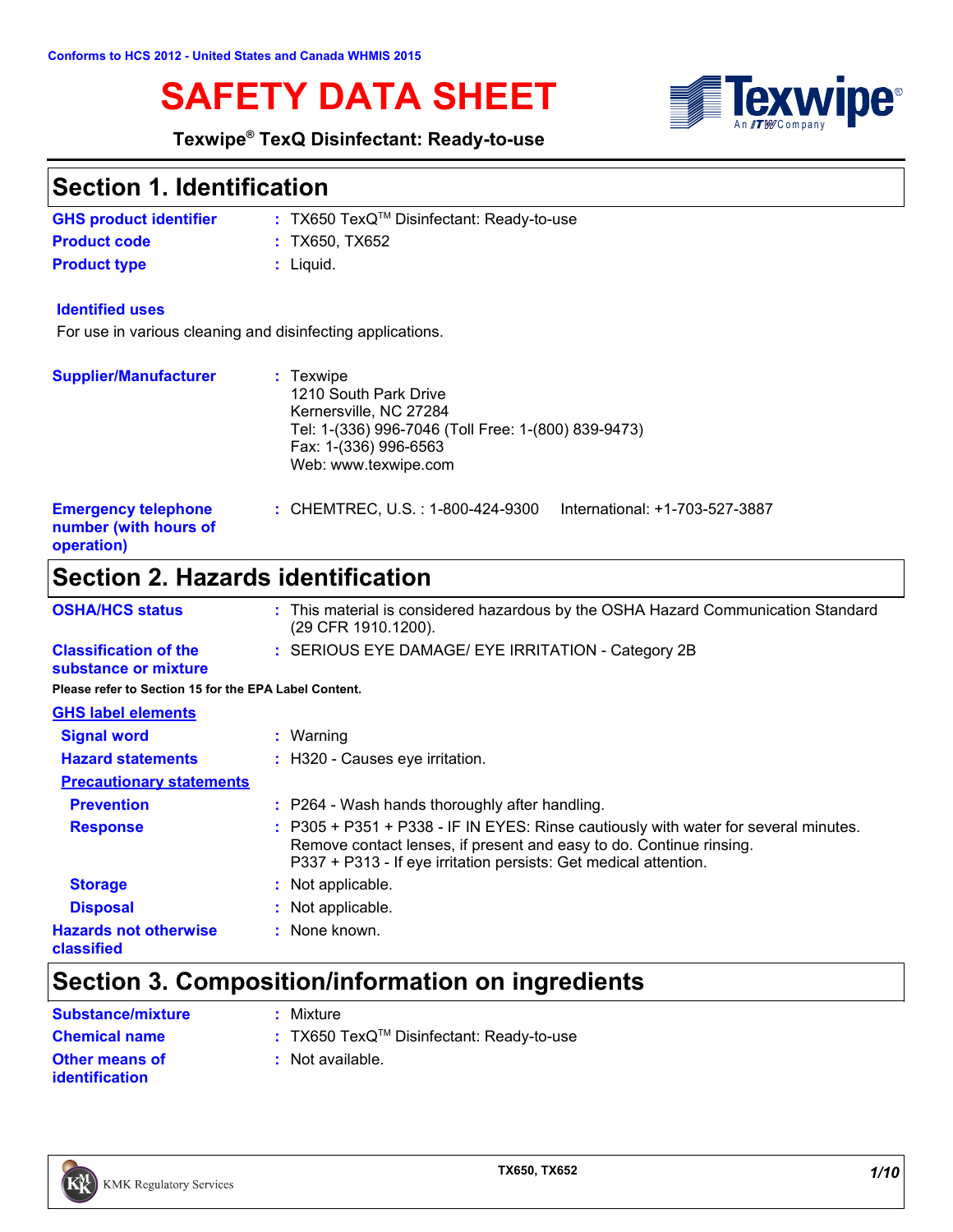

# **Section 3. Composition/information on ingredients**

| <b>Ingredient name</b>                                                |      | <b>CAS number</b> |
|-----------------------------------------------------------------------|------|-------------------|
| Quaternary ammonium compounds, benzyl-C12-16-alkyldimethyl, chlorides | ≤0.3 | 68424-85-1        |
| Dimethyldioctylammonium chloride                                      | ≤0.1 | 5538-94-3         |

Any concentration shown as a range is to protect confidentiality or is due to batch variation.

**There are no additional ingredients present which, within the current knowledge of the supplier and in the concentrations applicable, are classified as hazardous to health or the environment and hence require reporting in this section.**

**Occupational exposure limits, if available, are listed in Section 8.**

### **Section 4. First aid measures**

#### **Description of necessary first aid measures**

| <b>Eye contact</b>  | : Immediately flush eyes with plenty of water, occasionally lifting the upper and lower<br>eyelids. Check for and remove any contact lenses. Continue to rinse for at least 20<br>minutes. If irritation persists, get medical attention.                                                                                                                                                                                                                                                                                                                                                                                                                                                                                                                                                                                 |
|---------------------|---------------------------------------------------------------------------------------------------------------------------------------------------------------------------------------------------------------------------------------------------------------------------------------------------------------------------------------------------------------------------------------------------------------------------------------------------------------------------------------------------------------------------------------------------------------------------------------------------------------------------------------------------------------------------------------------------------------------------------------------------------------------------------------------------------------------------|
| <b>Inhalation</b>   | : Remove victim to fresh air and keep at rest in a position comfortable for breathing. If not<br>breathing, if breathing is irregular or if respiratory arrest occurs, provide artificial<br>respiration or oxygen by trained personnel. It may be dangerous to the person providing<br>aid to give mouth-to-mouth resuscitation. Get medical attention if adverse health effects<br>persist or are severe. If unconscious, place in recovery position and get medical<br>attention immediately. Maintain an open airway. Loosen tight clothing such as a collar,<br>tie, belt or waistband.                                                                                                                                                                                                                              |
| <b>Skin contact</b> | : Flush contaminated skin with plenty of water. Get medical attention if symptoms occur.<br>Wash clothing before reuse. Clean shoes thoroughly before reuse.                                                                                                                                                                                                                                                                                                                                                                                                                                                                                                                                                                                                                                                              |
| <b>Ingestion</b>    | : Wash out mouth with water. Remove dentures if any. Remove victim to fresh air and<br>keep at rest in a position comfortable for breathing. If material has been swallowed and<br>the exposed person is conscious, give small quantities of water to drink. Stop if the<br>exposed person feels sick as vomiting may be dangerous. Do not induce vomiting<br>unless directed to do so by medical personnel. If vomiting occurs, the head should be<br>kept low so that vomit does not enter the lungs. Get medical attention if adverse health<br>effects persist or are severe. Never give anything by mouth to an unconscious person.<br>If unconscious, place in recovery position and get medical attention immediately.<br>Maintain an open airway. Loosen tight clothing such as a collar, tie, belt or waistband. |

#### **Most important symptoms/effects, acute and delayed Inhalation :** No known significant effects or critical hazards. **Ingestion :** No known significant effects or critical hazards. **Skin contact :** No known significant effects or critical hazards. **Eye contact :** Causes eye irritation. **Over-exposure signs/symptoms Skin contact Ingestion Inhalation No known significant effects or critical hazards.** No known significant effects or critical hazards. **:** No known significant effects or critical hazards. **: Eye contact :** Adverse symptoms may include the following: pain or irritation watering redness **Potential acute health effects**

#### **Indication of immediate medical attention and special treatment needed, if necessary**

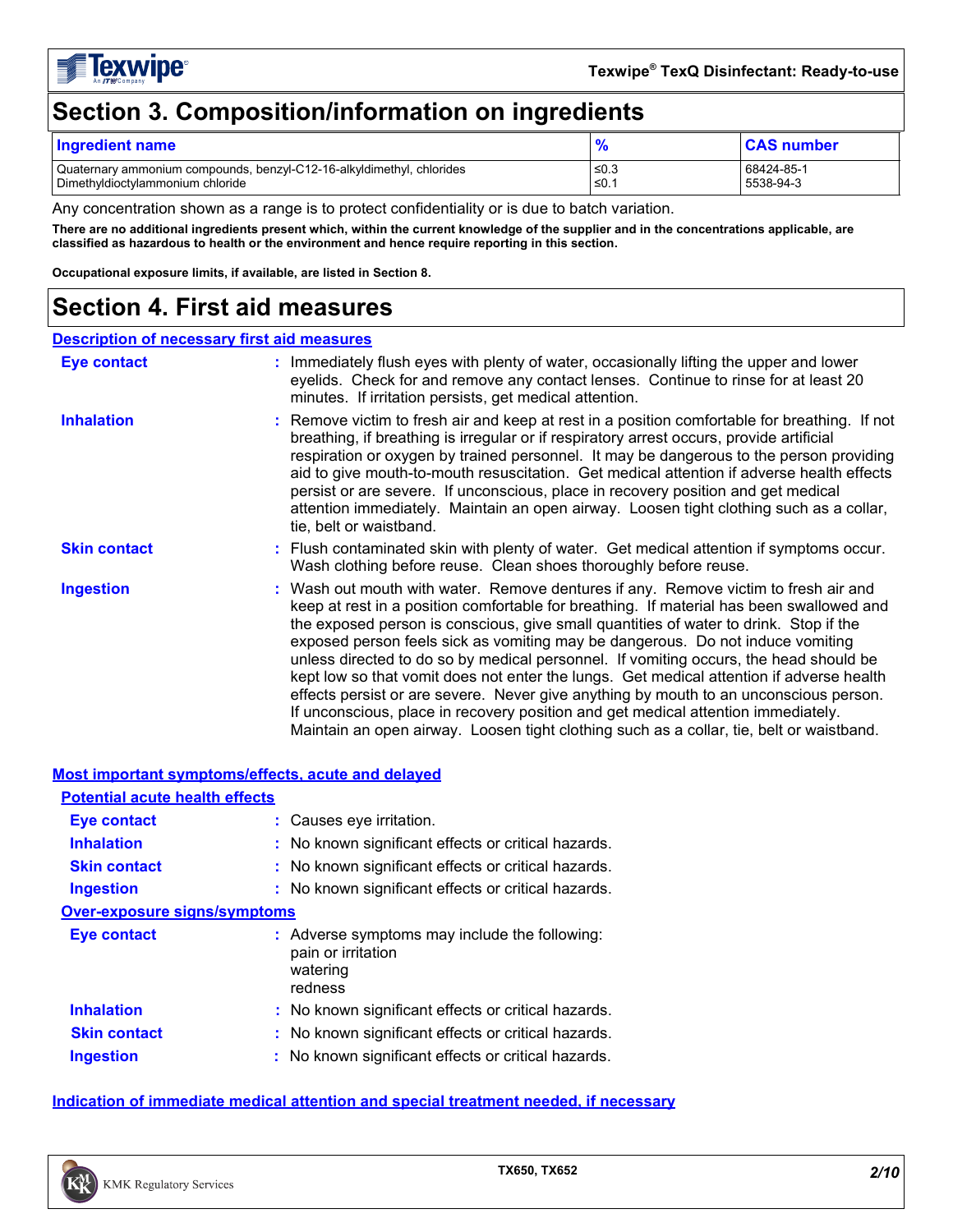

# **Section 4. First aid measures**

| <b>Notes to physician</b>         | Treat symptomatically. Contact poison treatment specialist immediately if large<br>quantities have been ingested or inhaled.                                                |
|-----------------------------------|-----------------------------------------------------------------------------------------------------------------------------------------------------------------------------|
| <b>Specific treatments</b>        | No specific treatment.                                                                                                                                                      |
| <b>Protection of first-aiders</b> | No action shall be taken involving any personal risk or without suitable training. It may<br>be dangerous to the person providing aid to give mouth-to-mouth resuscitation. |

#### **See toxicological information (Section 11)**

### **Section 5. Fire-fighting measures**

| <b>Extinguishing media</b>                               |                                                                                                                                                                                                     |
|----------------------------------------------------------|-----------------------------------------------------------------------------------------------------------------------------------------------------------------------------------------------------|
| <b>Suitable extinguishing</b><br>media                   | : Use an extinguishing agent suitable for the surrounding fire.                                                                                                                                     |
| <b>Unsuitable extinguishing</b><br>media                 | : None known.                                                                                                                                                                                       |
| <b>Specific hazards arising</b><br>from the chemical     | : In a fire or if heated, a pressure increase will occur and the container may burst.                                                                                                               |
| <b>Hazardous thermal</b><br>decomposition products       | : No specific data.                                                                                                                                                                                 |
| <b>Special protective actions</b><br>for fire-fighters   | : Promptly isolate the scene by removing all persons from the vicinity of the incident if<br>there is a fire. No action shall be taken involving any personal risk or without suitable<br>training. |
| <b>Special protective</b><br>equipment for fire-fighters | : Fire-fighters should wear appropriate protective equipment and self-contained breathing<br>apparatus (SCBA) with a full face-piece operated in positive pressure mode.                            |

# **Section 6. Accidental release measures**

|                                                              | <b>Personal precautions, protective equipment and emergency procedures</b>                                                                                                                                                                                                                                                                                                                                       |
|--------------------------------------------------------------|------------------------------------------------------------------------------------------------------------------------------------------------------------------------------------------------------------------------------------------------------------------------------------------------------------------------------------------------------------------------------------------------------------------|
| For non-emergency<br>personnel                               | : No action shall be taken involving any personal risk or without suitable training.<br>Evacuate surrounding areas. Keep unnecessary and unprotected personnel from<br>entering. Do not touch or walk through spilled material. Avoid breathing vapor or mist.<br>Provide adequate ventilation. Wear appropriate respirator when ventilation is<br>inadequate. Put on appropriate personal protective equipment. |
| For emergency responders                                     | If specialized clothing is required to deal with the spillage, take note of any information in<br>Section 8 on suitable and unsuitable materials. See also the information in "For non-<br>emergency personnel".                                                                                                                                                                                                 |
| <b>Environmental precautions</b>                             | : Avoid dispersal of spilled material and runoff and contact with soil, waterways, drains<br>and sewers. Inform the relevant authorities if the product has caused environmental<br>pollution (sewers, waterways, soil or air).                                                                                                                                                                                  |
| <b>Methods and materials for containment and cleaning up</b> |                                                                                                                                                                                                                                                                                                                                                                                                                  |
| $A = 11.211$                                                 |                                                                                                                                                                                                                                                                                                                                                                                                                  |

**Small spill** Stop leak if without risk. Move containers from spill area. Dilute with water and mop up strained with water and mop up if water-soluble. Alternatively, or if water-insoluble, absorb with an inert dry material and place in an appropriate waste disposal container. Dispose of via a licensed waste disposal contractor.

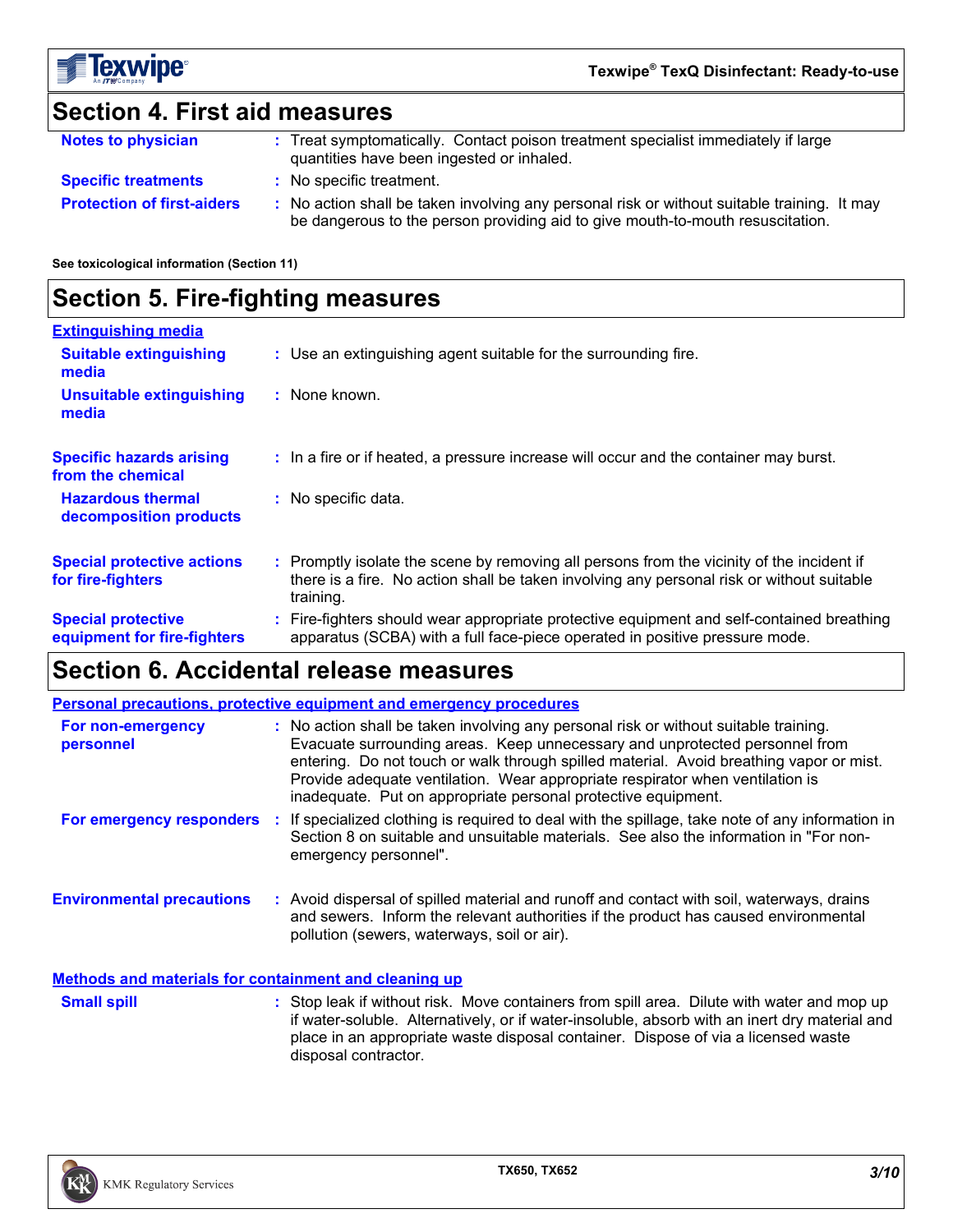

### **Section 6. Accidental release measures**

| arge |  | snı |  |
|------|--|-----|--|

**Large spill the containeral containers** from spill area. Approach release from spill area. Approach release from upwind. Prevent entry into sewers, water courses, basements or confined areas. Wash spillages into an effluent treatment plant or proceed as follows. Contain and collect spillage with non-combustible, absorbent material e.g. sand, earth, vermiculite or diatomaceous earth and place in container for disposal according to local regulations (see Section 13). Dispose of via a licensed waste disposal contractor. Contaminated absorbent material may pose the same hazard as the spilled product. Note: see Section 1 for emergency contact information and Section 13 for waste disposal.

### **Section 7. Handling and storage**

| <b>Precautions for safe handling</b>                                      |                                                                                                                                                                                                                                                                                                                                                                                                                                                                                                                                                                                                   |
|---------------------------------------------------------------------------|---------------------------------------------------------------------------------------------------------------------------------------------------------------------------------------------------------------------------------------------------------------------------------------------------------------------------------------------------------------------------------------------------------------------------------------------------------------------------------------------------------------------------------------------------------------------------------------------------|
| <b>Protective measures</b>                                                | : Put on appropriate personal protective equipment (see Section 8). Do not ingest. Avoid<br>contact with eyes, skin and clothing. Avoid breathing vapor or mist. Keep in the original<br>container or an approved alternative made from a compatible material, kept tightly<br>closed when not in use. Empty containers retain product residue and can be hazardous.<br>Do not reuse container.                                                                                                                                                                                                   |
| <b>Advice on general</b><br>occupational hygiene                          | : Eating, drinking and smoking should be prohibited in areas where this material is<br>handled, stored and processed. Workers should wash hands and face before eating,<br>drinking and smoking. See also Section 8 for additional information on hygiene<br>measures.                                                                                                                                                                                                                                                                                                                            |
| <b>Conditions for safe storage,</b><br>including any<br>incompatibilities | : Store in accordance with local regulations. Store in original container protected from<br>direct sunlight in a dry, at room temperature and well-ventilated area, away from<br>incompatible materials (see Section 10) and food and drink. Keep container tightly<br>closed and sealed until ready for use. Containers that have been opened must be<br>carefully resealed and kept upright to prevent leakage. Do not store in unlabeled<br>containers. Use appropriate containment to avoid environmental contamination. See<br>Section 10 for incompatible materials before handling or use. |

## **Section 8. Exposure controls/personal protection**

#### **Control parameters**

#### **United States**

#### **Occupational exposure limits**

| <b>Ingredient name</b>                                                | <b>Exposure limits</b> |
|-----------------------------------------------------------------------|------------------------|
| Quaternary ammonium compounds, benzyl-C12-16-alkyldimethyl, chlorides | None.                  |
| Dimethyldioctylammonium chloride                                      | None.                  |

#### **Canada**

#### **Occupational exposure limits**

None.

| <b>Appropriate engineering</b><br><b>controls</b> | : Good general ventilation should be sufficient to control worker exposure to airborne<br>contaminants.                                                          |
|---------------------------------------------------|------------------------------------------------------------------------------------------------------------------------------------------------------------------|
| <b>Environmental exposure</b><br><b>controls</b>  | : Emissions from ventilation or work process equipment should be checked to ensure<br>they comply with the requirements of environmental protection legislation. |

#### **Individual protection measures**

Wash hands, forearms and face thoroughly after handling chemical products, before eating, smoking and using the lavatory and at the end of the working period. Appropriate techniques should be used to remove potentially contaminated clothing. Wash contaminated clothing before reusing. Ensure that eyewash stations and safety showers are close to the workstation location. **Hygiene measures :**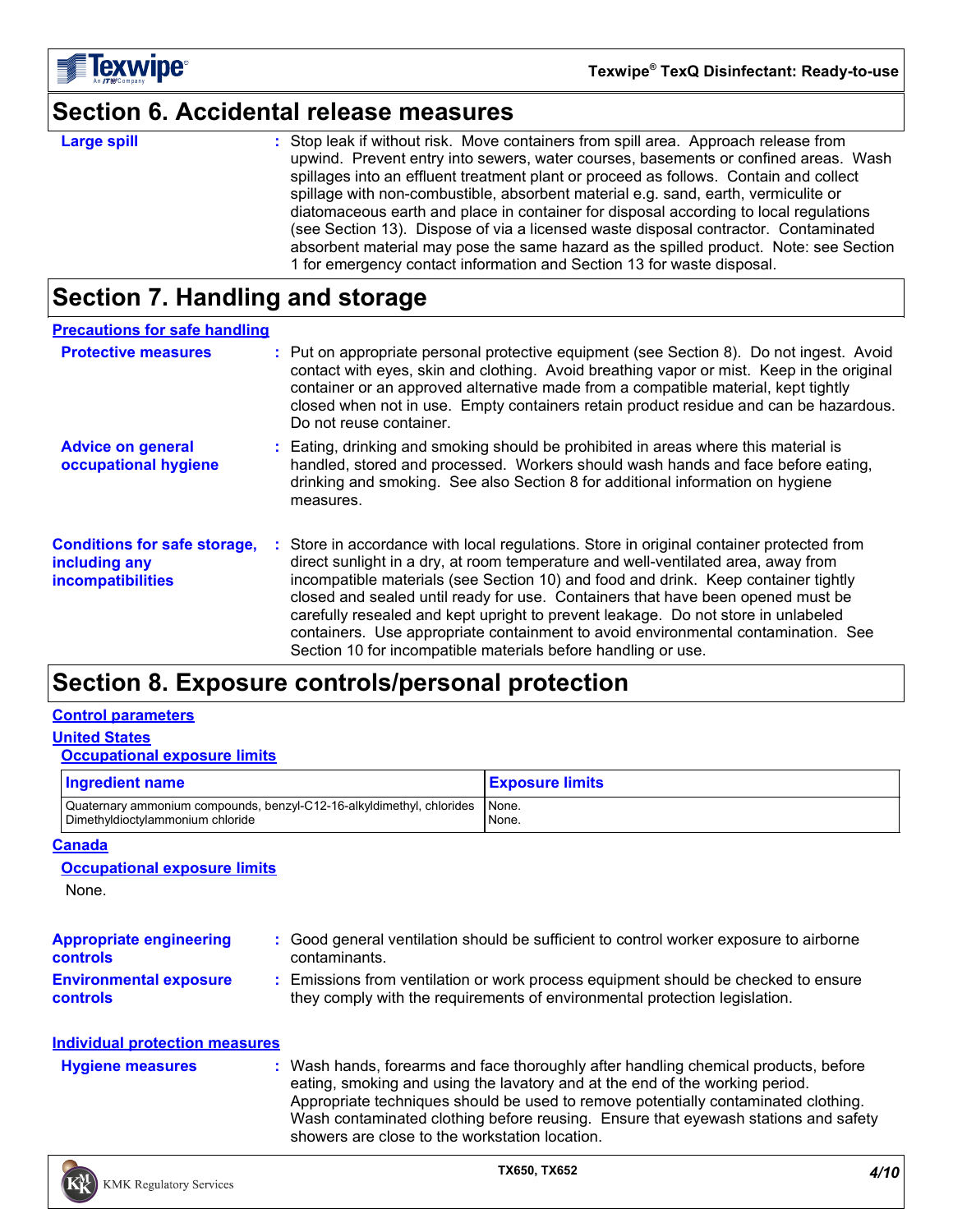

# **Section 8. Exposure controls/personal protection**

| <b>Eye/face protection</b>    | : Safety eyewear complying with an approved standard should be used when a risk<br>assessment indicates this is necessary to avoid exposure to liquid splashes, mists,<br>gases or dusts. If contact is possible, the following protection should be worn, unless<br>the assessment indicates a higher degree of protection: chemical splash goggles.                                                                                                                                                                                                                                                                  |
|-------------------------------|------------------------------------------------------------------------------------------------------------------------------------------------------------------------------------------------------------------------------------------------------------------------------------------------------------------------------------------------------------------------------------------------------------------------------------------------------------------------------------------------------------------------------------------------------------------------------------------------------------------------|
| <b>Skin protection</b>        |                                                                                                                                                                                                                                                                                                                                                                                                                                                                                                                                                                                                                        |
| <b>Hand protection</b>        | : Chemical-resistant, impervious gloves complying with an approved standard should be<br>worn at all times when handling chemical products if a risk assessment indicates this is<br>necessary. Considering the parameters specified by the glove manufacturer, check<br>during use that the gloves are still retaining their protective properties. It should be<br>noted that the time to breakthrough for any glove material may be different for different<br>glove manufacturers. In the case of mixtures, consisting of several substances, the<br>protection time of the gloves cannot be accurately estimated. |
| <b>Body protection</b>        | : Personal protective equipment for the body should be selected based on the task being<br>performed and the risks involved and should be approved by a specialist before<br>handling this product.                                                                                                                                                                                                                                                                                                                                                                                                                    |
| <b>Other skin protection</b>  | : Appropriate footwear and any additional skin protection measures should be selected<br>based on the task being performed and the risks involved and should be approved by a<br>specialist before handling this product.                                                                                                                                                                                                                                                                                                                                                                                              |
| <b>Respiratory protection</b> | : Based on the hazard and potential for exposure, select a respirator that meets the<br>appropriate standard or certification. Respirators must be used according to a<br>respiratory protection program to ensure proper fitting, training, and other important<br>aspects of use.                                                                                                                                                                                                                                                                                                                                    |
|                               |                                                                                                                                                                                                                                                                                                                                                                                                                                                                                                                                                                                                                        |

# **Section 9. Physical and chemical properties**

| , ,,,,,,,,,,,,,,,                                 |                                                                |
|---------------------------------------------------|----------------------------------------------------------------|
| <b>Physical state</b>                             | $:$ Liquid. [Clear.]                                           |
| <b>Color</b>                                      | : Colorless to straw colored liquid.                           |
| Odor                                              | Not available.                                                 |
| <b>Odor threshold</b>                             | Not available.                                                 |
| pH                                                | : 7 to 9                                                       |
| <b>Melting point</b>                              | $:$ Not available.                                             |
| <b>Boiling point</b>                              | : >100°C (>212°F)                                              |
| <b>Flash point</b>                                | Open cup: >102°C (>215.6°F)                                    |
| <b>Evaporation rate</b>                           | Not available.                                                 |
| <b>Flammability (solid, gas)</b>                  | Not available.                                                 |
| Lower and upper explosive<br>(flammable) limits   | $:$ Not available.                                             |
| <b>Vapor pressure</b>                             | Not available.                                                 |
| <b>Vapor density</b>                              | Not available.                                                 |
| <b>Relative density</b>                           | : 0.99                                                         |
| <b>Solubility</b>                                 | Not available.                                                 |
| <b>Partition coefficient: n-</b><br>octanol/water | : Not available.                                               |
| <b>Auto-ignition temperature</b>                  | : Not available.                                               |
| <b>Decomposition temperature</b>                  | $:$ Not available.                                             |
| <b>Viscosity</b>                                  | Kinematic (40°C (104°F)): 0.0095 cm <sup>2</sup> /s (0.95 cSt) |
| Flow time (ISO 2431)                              | : Not available.                                               |
|                                                   |                                                                |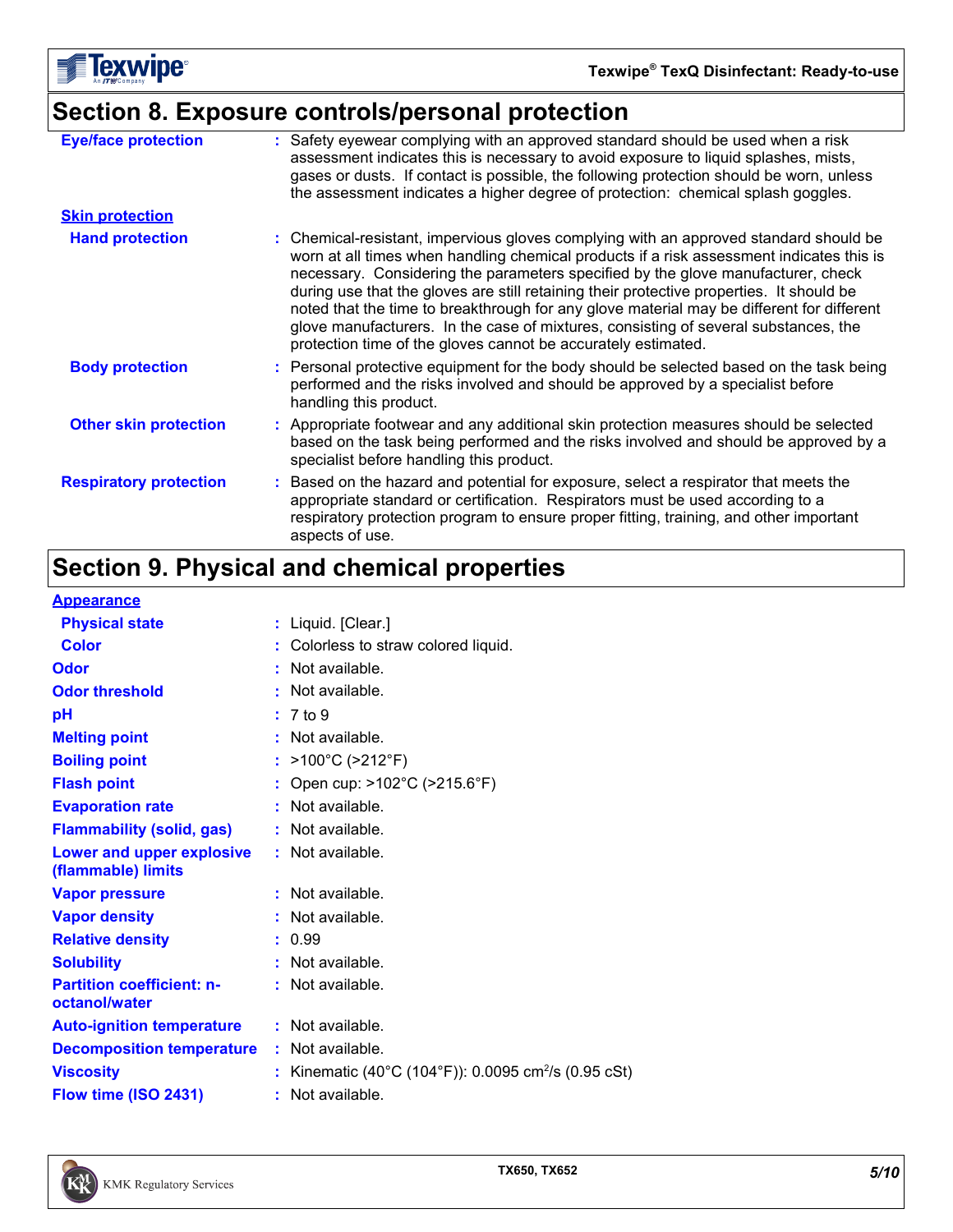

# **Section 10. Stability and reactivity**

| <b>Reactivity</b>                                   | : No specific test data related to reactivity available for this product or its ingredients.              |
|-----------------------------------------------------|-----------------------------------------------------------------------------------------------------------|
| <b>Chemical stability</b>                           | : The product is stable.                                                                                  |
| <b>Possibility of hazardous</b><br><b>reactions</b> | : Under normal conditions of storage and use, hazardous reactions will not occur.                         |
| <b>Conditions to avoid</b>                          | : No specific data.                                                                                       |
| <b>Incompatible materials</b>                       | : Reactive or incompatible with the following materials: oxidizing materials.                             |
| <b>Hazardous decomposition</b><br>products          | : Under normal conditions of storage and use, hazardous decomposition products should<br>not be produced. |

# **Section 11. Toxicological information**

#### **Information on toxicological effects**

#### **Acute toxicity**

| <b>Product/ingredient name</b>                                              | <b>Result</b> | <b>Species</b> | <b>Dose</b>   | <b>Exposure</b> |
|-----------------------------------------------------------------------------|---------------|----------------|---------------|-----------------|
| Quaternary ammonium compounds,<br>benzyl-C12-16-alkyldimethyl,<br>chlorides | LD50 Oral     | Rat            | $426$ mg/kg   |                 |
| TX650 TexQ™ Disinfectant: Ready-<br>to-use                                  | LD50 Dermal   | Rat            | $>2000$ mg/kg |                 |
|                                                                             | LD50 Oral     | Rat            | >5000 mg/kg   |                 |

#### **Irritation/Corrosion**

| <b>Product/ingredient name</b>                                              | <b>Result</b>                 | <b>Species</b> | <b>Score</b> | <b>Exposure</b>  | <b>Observation</b> |
|-----------------------------------------------------------------------------|-------------------------------|----------------|--------------|------------------|--------------------|
| Quaternary ammonium compounds,<br>benzyl-C12-16-alkyldimethyl,<br>chlorides | <b>Skin - Severe irritant</b> | Rabbit         |              | 25 <sub>mg</sub> |                    |

#### **Sensitization**

There is no data available.

#### **Mutagenicity**

There is no data available.

#### **Carcinogenicity**

There is no data available.

#### **Reproductive toxicity**

There is no data available.

#### **Teratogenicity**

There is no data available.

**Specific target organ toxicity (single exposure)**

There is no data available.

#### **Specific target organ toxicity (repeated exposure)**

There is no data available.

#### **Aspiration hazard**

There is no data available.

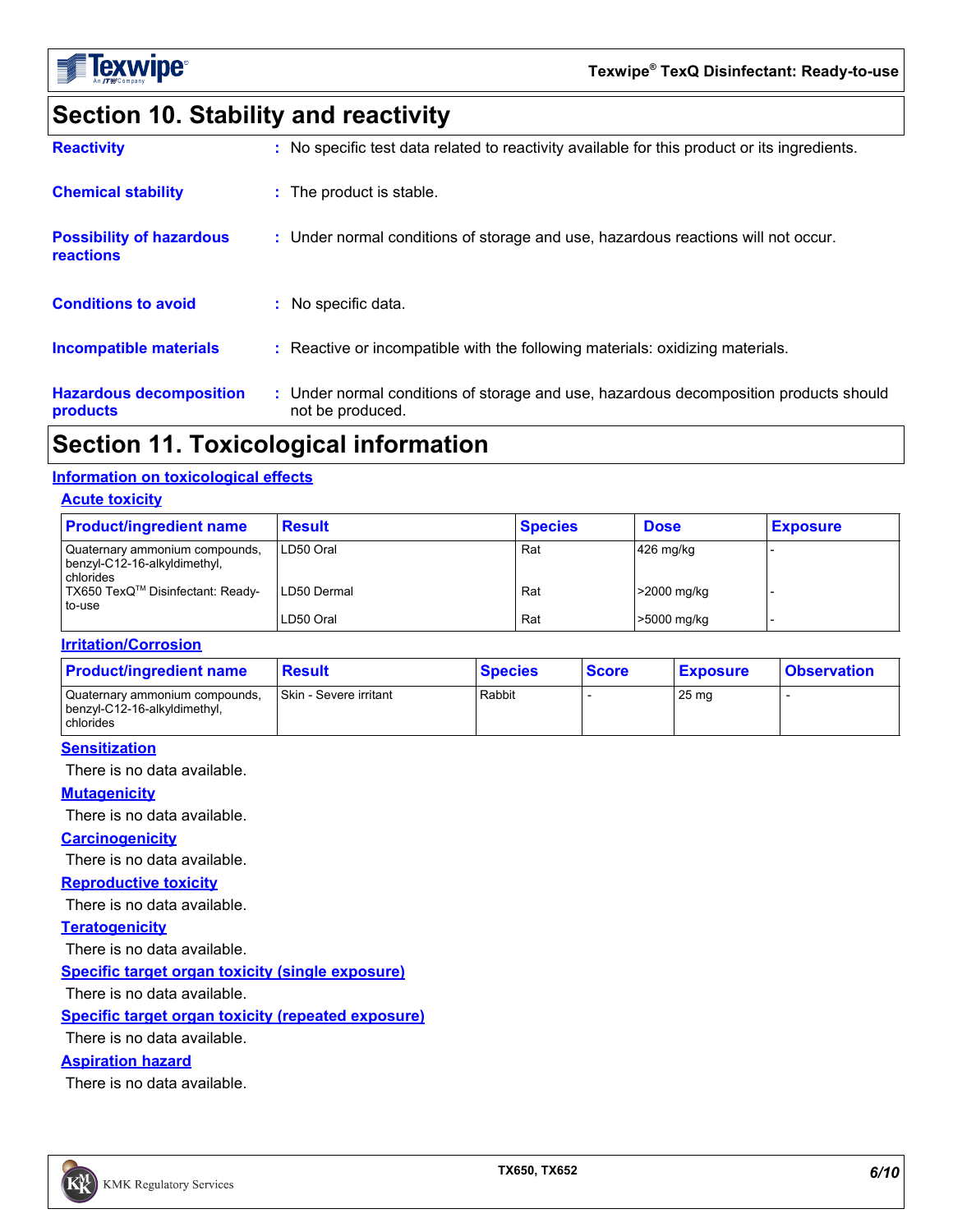

| Section 11. Toxicological information |  |
|---------------------------------------|--|
|---------------------------------------|--|

| <b>Information on the likely</b>        | : Dermal contact. Eye contact. Inhalation. Ingestion.                                      |  |
|-----------------------------------------|--------------------------------------------------------------------------------------------|--|
| routes of exposure                      |                                                                                            |  |
| <b>Potential acute health effects</b>   |                                                                                            |  |
| <b>Eye contact</b>                      | : Causes eye irritation.                                                                   |  |
| <b>Inhalation</b>                       | : No known significant effects or critical hazards.                                        |  |
| <b>Skin contact</b>                     | : No known significant effects or critical hazards.                                        |  |
| <b>Ingestion</b>                        | : No known significant effects or critical hazards.                                        |  |
|                                         | Symptoms related to the physical, chemical and toxicological characteristics               |  |
| <b>Eye contact</b>                      | : Adverse symptoms may include the following:<br>pain or irritation<br>watering<br>redness |  |
| <b>Inhalation</b>                       | : No known significant effects or critical hazards.                                        |  |
| <b>Skin contact</b>                     | : No known significant effects or critical hazards.                                        |  |
| <b>Ingestion</b>                        | : No known significant effects or critical hazards.                                        |  |
|                                         | Delayed and immediate effects and also chronic effects from short and long term exposure   |  |
| <b>Short term exposure</b>              |                                                                                            |  |
| <b>Potential immediate</b><br>effects   | : No known significant effects or critical hazards.                                        |  |
| <b>Potential delayed effects</b>        | : No known significant effects or critical hazards.                                        |  |
| <b>Long term exposure</b>               |                                                                                            |  |
| <b>Potential immediate</b><br>effects   | : No known significant effects or critical hazards.                                        |  |
| <b>Potential delayed effects</b>        | : No known significant effects or critical hazards.                                        |  |
| <b>Potential chronic health effects</b> |                                                                                            |  |
| <b>General</b>                          | : No known significant effects or critical hazards.                                        |  |
| <b>Carcinogenicity</b>                  | : No known significant effects or critical hazards.                                        |  |
| <b>Mutagenicity</b>                     | : No known significant effects or critical hazards.                                        |  |
| <b>Teratogenicity</b>                   | : No known significant effects or critical hazards.                                        |  |

**Developmental effects :** No known significant effects or critical hazards.

**Fertility effects :** No known significant effects or critical hazards.

#### **Numerical measures of toxicity**

**Acute toxicity estimates**

There is no data available.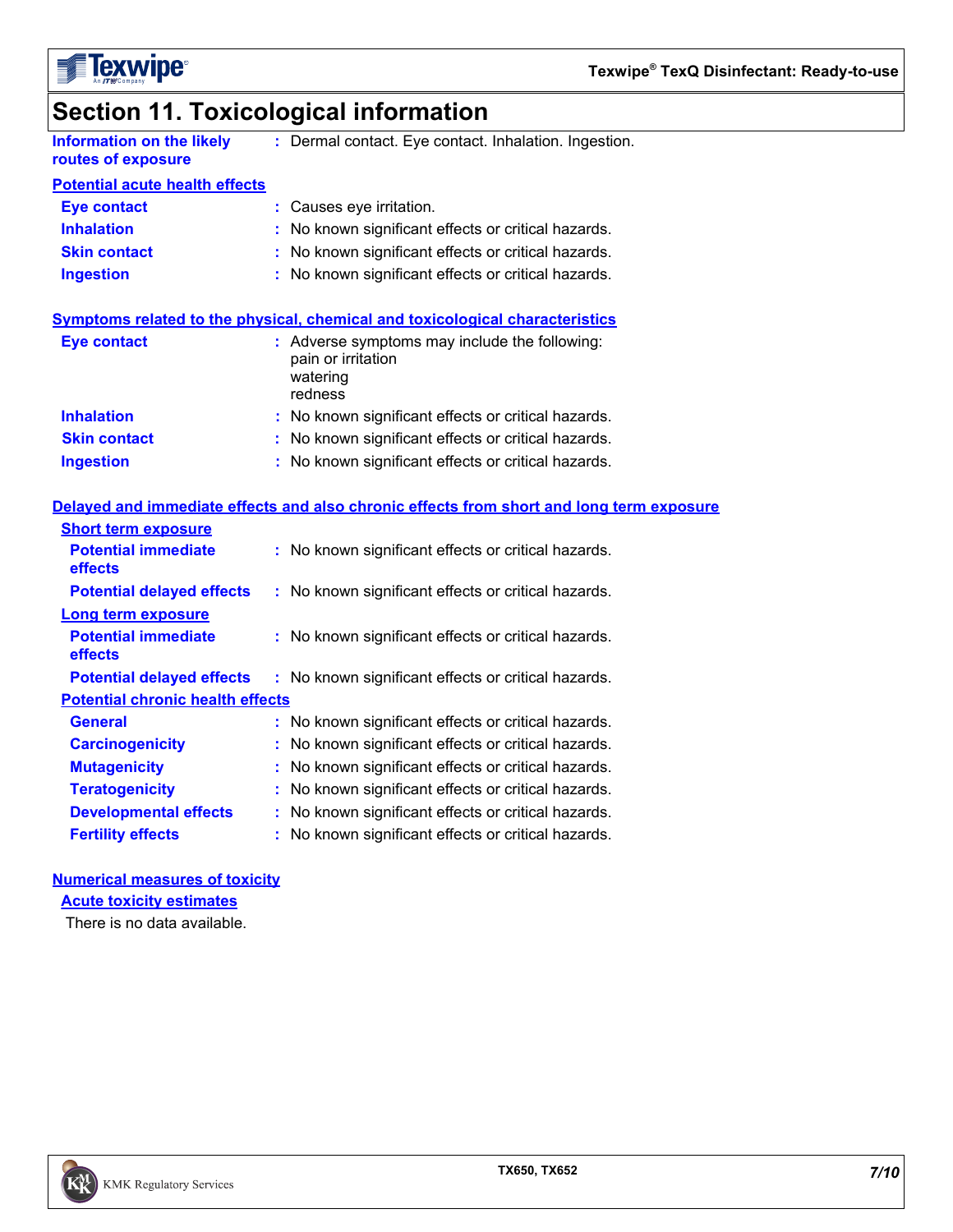

# **Section 12. Ecological information**

#### **Toxicity**

| <b>Product/ingredient name</b>                                           | <b>Result</b>                     | <b>Species</b>             | <b>Exposure</b> |
|--------------------------------------------------------------------------|-----------------------------------|----------------------------|-----------------|
| Quaternary ammonium compounds,<br>benzyl-C12-16-alkyldimethyl, chlorides | Acute EC50 37 ppb Fresh water     | Daphnia - Daphnia magna    | 48 hours        |
|                                                                          | Acute LC50 64 ppb Fresh water     | Fish - Oncorhynchus mykiss | 96 hours        |
|                                                                          | Chronic NOEC 4.15 ppb Fresh water | Daphnia - Daphnia magna    | 21 days         |
|                                                                          | Chronic NOEC 32.2 ppb             | Fish - Pimephales promelas | 34 days         |
| Dimethyldioctylammonium chloride                                         | Acute EC50 0.1 ppm Fresh water    | Daphnia - Daphnia magna    | 48 hours        |
|                                                                          | Acute LC50 0.7 ppm Fresh water    | Fish - Oncorhynchus mykiss | 96 hours        |

#### **Persistence and degradability**

There is no data available.

#### **Bioaccumulative potential**

There is no data available.

| <b>Mobility in soil</b>                                 |                  |
|---------------------------------------------------------|------------------|
| <b>Soil/water partition</b><br><b>coefficient (Koc)</b> | : Not available. |

#### **Other adverse effects** : No known significant effects or critical hazards.

### **Section 13. Disposal considerations**

The generation of waste should be avoided or minimized wherever possible. Disposal of this product, solutions and any by-products should comply with the requirements of environmental protection and waste disposal legislation and any regional local authority requirements. Dispose of surplus and non-recyclable products via a licensed waste disposal contractor. Waste should not be disposed of untreated to the sewer unless fully compliant with the requirements of all authorities with jurisdiction. Waste packaging should be recycled. Incineration or landfill should only be considered when recycling is not feasible. This material and its container must be disposed of in a safe way. Care should be taken when handling empty containers that have not been cleaned or rinsed out. Empty containers or liners may retain some product residues. Avoid dispersal of spilled material and runoff and contact with soil, waterways, drains and sewers. **Disposal methods :**

### **Section 14. Transport information**

|                                      | <b>DOT Classification</b> | <b>TDG Classification</b> | <b>IMDG</b>    | <b>IATA</b>    |
|--------------------------------------|---------------------------|---------------------------|----------------|----------------|
| <b>UN number</b>                     | Not regulated.            | Not regulated.            | Not regulated. | Not regulated. |
| <b>UN proper</b><br>shipping name    |                           |                           |                |                |
| <b>Transport</b><br>hazard class(es) |                           |                           |                |                |
| <b>Packing group</b>                 |                           |                           |                |                |
| Environmental<br>hazards             | No.                       | No.                       | No.            | No.            |

**AERG :** Not applicable.

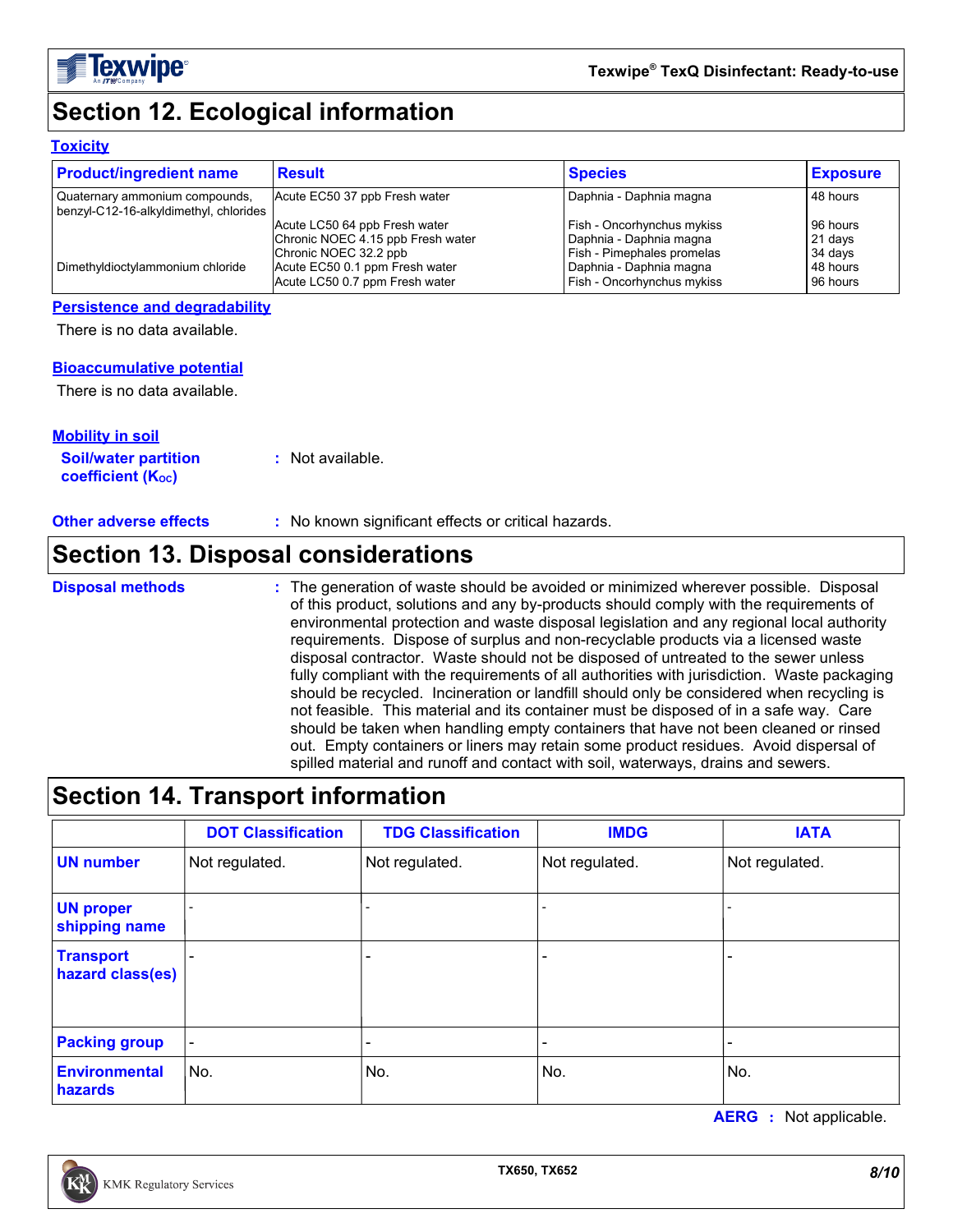

## **Section 14. Transport information**

**Special precautions for user Transport within user's premises:** always transport in closed containers that are **:** upright and secure. Ensure that persons transporting the product know what to do in the event of an accident or spillage.

# **Section 15. Regulatory information**

| <b>U.S. Federal regulations</b>                                                   | : TSCA 4(a) proposed test rules: Quaternary ammonium compounds, benzyl-<br>C12-16-alkyldimethyl, chlorides                                                  |
|-----------------------------------------------------------------------------------|-------------------------------------------------------------------------------------------------------------------------------------------------------------|
|                                                                                   | TSCA 5(a)2 final significant new use rules: Nonionic surfactant                                                                                             |
|                                                                                   | TSCA 8(a) PAIR: Nonionic surfactant                                                                                                                         |
|                                                                                   | TSCA 8(a) CDR Exempt/Partial exemption: Not determined                                                                                                      |
|                                                                                   | United States inventory (TSCA 8b): This product is a FIFRA registered product, EPA<br>Reg. Number 10324-85, and does not fall under TSCA rules (TSCA 8(b)). |
| <b>Clean Air Act Section 112</b><br>(b) Hazardous Air<br><b>Pollutants (HAPs)</b> | : Not listed                                                                                                                                                |
| <b>Clean Air Act Section 602</b><br><b>Class I Substances</b>                     | : Not listed                                                                                                                                                |
| <b>Clean Air Act Section 602</b><br><b>Class II Substances</b>                    | : Not listed                                                                                                                                                |
| <b>DEA List I Chemicals</b><br>(Precursor Chemicals)                              | : Not listed                                                                                                                                                |
| <b>DEA List II Chemicals</b><br><b>(Essential Chemicals)</b>                      | : Not listed                                                                                                                                                |
| <b>SARA 302/304</b>                                                               |                                                                                                                                                             |
| <b>Composition/information on ingredients</b>                                     |                                                                                                                                                             |
| No products were found.                                                           |                                                                                                                                                             |
| <b>SARA 304 RQ</b>                                                                | : Not applicable.                                                                                                                                           |
| <b>SARA 311/312</b>                                                               |                                                                                                                                                             |
| <b>Classification</b>                                                             | : SERIOUS EYE DAMAGE/ EYE IRRITATION - Category 2B                                                                                                          |
| <b>Composition/information on ingredients</b>                                     |                                                                                                                                                             |
| No products were found.                                                           |                                                                                                                                                             |
| <b>SARA 313</b>                                                                   |                                                                                                                                                             |
| There is no data available.                                                       |                                                                                                                                                             |
| <b>State requlations</b>                                                          |                                                                                                                                                             |
| <b>Massachusetts</b>                                                              | : None of the components are listed.                                                                                                                        |
| <b>New York</b>                                                                   | None of the components are listed.                                                                                                                          |
| <b>New Jersey</b>                                                                 | None of the components are listed.                                                                                                                          |
| <b>Pennsylvania</b>                                                               | None of the components are listed.                                                                                                                          |
| <b>California Prop. 65</b>                                                        |                                                                                                                                                             |
| No products were found.                                                           |                                                                                                                                                             |
| <b>EPA/ Pesticide label information</b>                                           |                                                                                                                                                             |
|                                                                                   |                                                                                                                                                             |